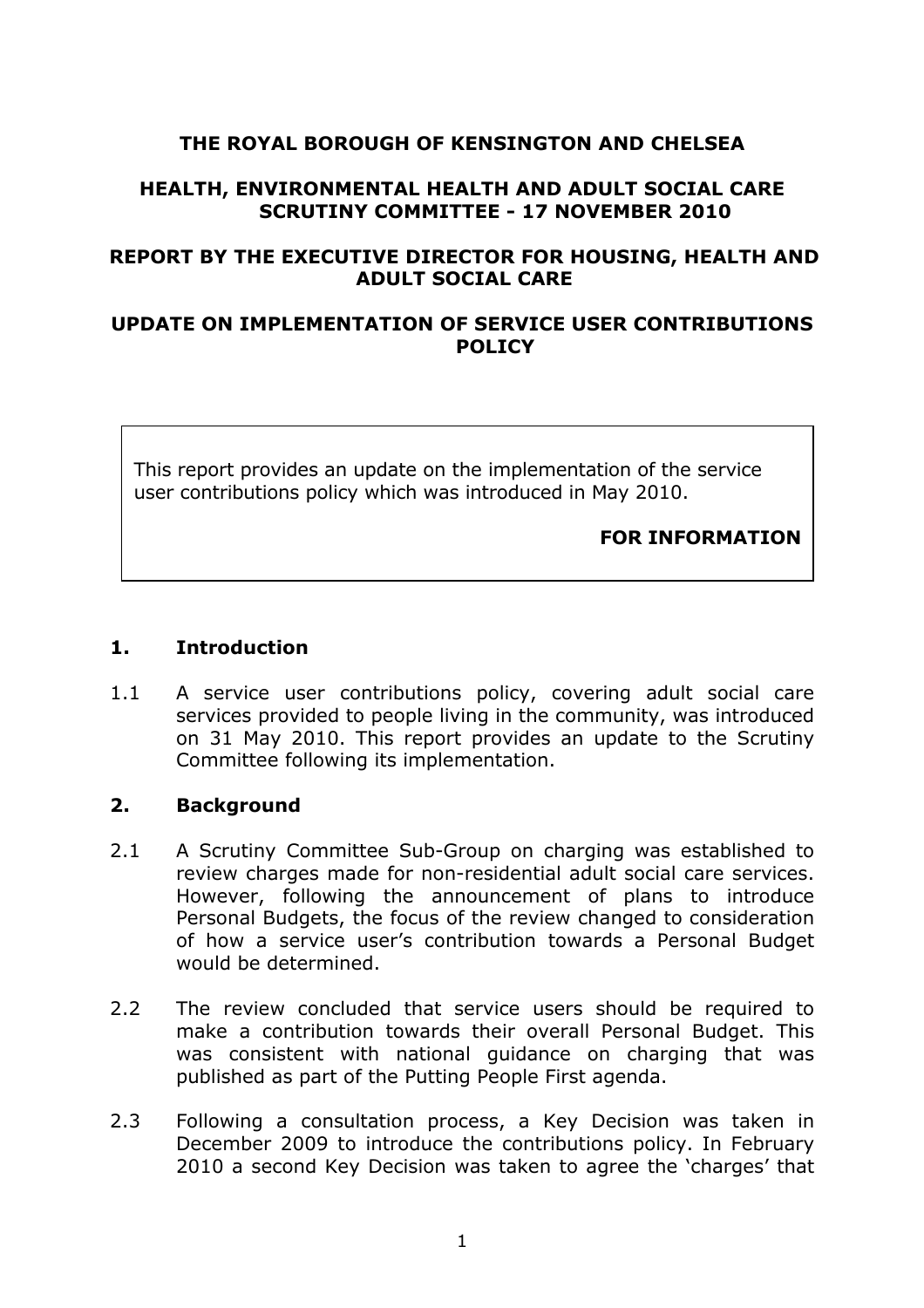would be made against a Personal Budget for services commissioned or provided by the Council. That is, for those service users choosing to ask the Council to continue to provide a service to them, rather than taking a direct payment and organising their own services.

2.4 The effective date of the new contributions policy was 31 May 2010.

#### **3. Level of Service User Contributions towards Personal Budgets**

- 3.1 By law, service users must be offered a financial assessment which will determine how much they can afford to pay. The amount payable will depend upon their financial circumstances and the levels of any disability-related expenditure. However, if a service user does not wish to have a financial assessment then they can elect to pay the full contribution towards their Personal Budget.
- 3.2 The following table summarises the current levels of contributions payable (based on one particular week within the latest billing period):

| <b>Weekly Contributions</b> | <b>Number</b><br><b>of</b><br><b>Service</b><br><b>Users</b> | %<br>of<br><b>Service</b><br><b>Users</b> |
|-----------------------------|--------------------------------------------------------------|-------------------------------------------|
| Nil                         | 849                                                          | 57                                        |
| $£0$ to $£10$               | 58                                                           | 4                                         |
| £10 to £20                  | 126                                                          | 8                                         |
| £20 to £30                  | 133                                                          | 9                                         |
| £30 to £40                  | 69                                                           | 5                                         |
| £40 to £50                  | 55                                                           | 4                                         |
| £50 to £100                 | 110                                                          | 7                                         |
| £100 to £200                | 56                                                           | 4                                         |
| More than £200              | 35                                                           | $\overline{2}$                            |
|                             |                                                              |                                           |
| <b>TOTAL</b>                | 1,491                                                        | 100                                       |

3.3 The number of service users shown in the above table reflects only the people in the particular week analysed who received nonresidential services, for which a charge is made. These services are home care, day centres, transport to day centres, meals and housing support. The number of service users excludes people in residential care and people only receiving non-residential care services for which no charge is made e.g. enablement, Telecare, equipment and mental health day centres.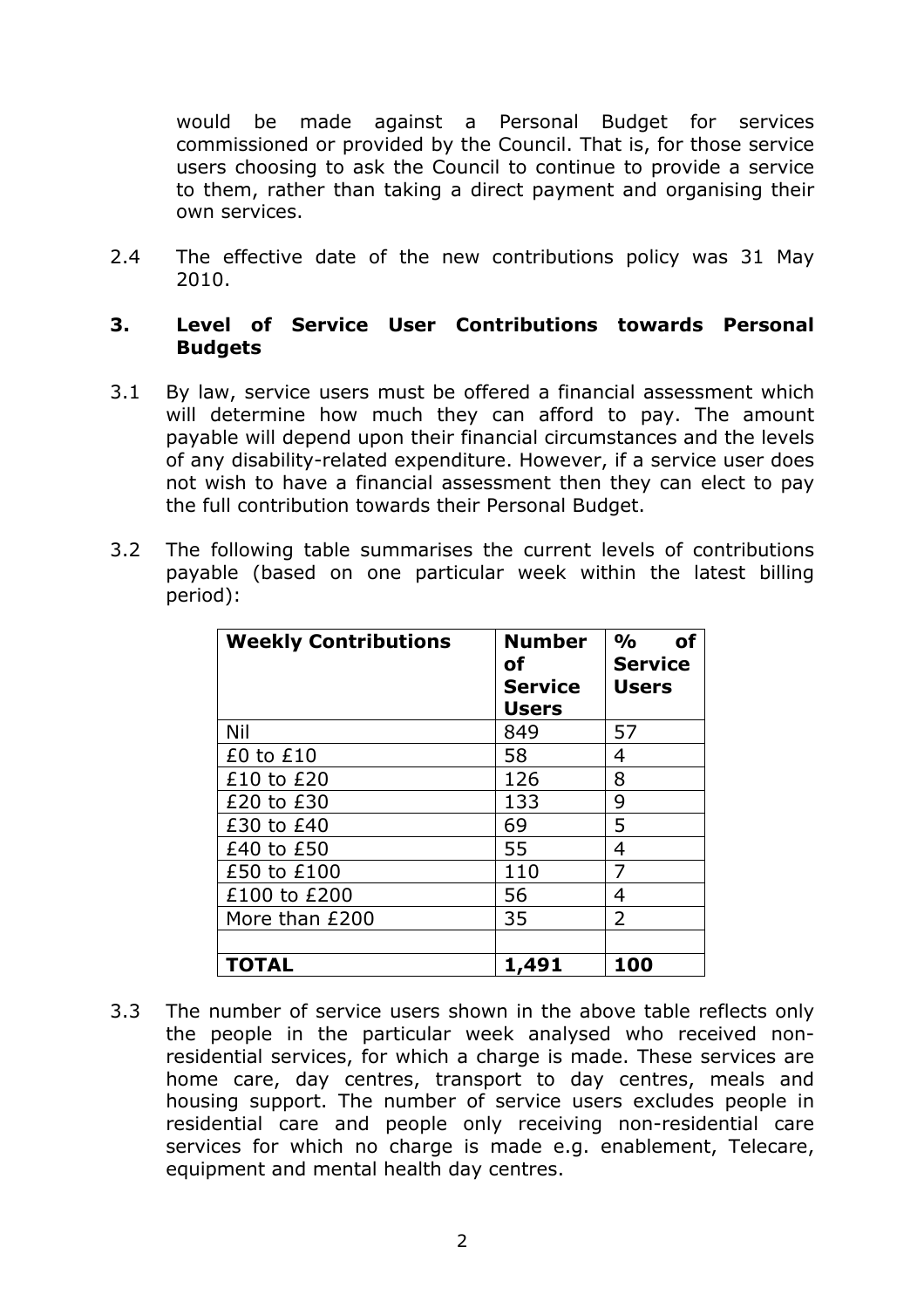## **4. Changes in Levels of Contribution following Implementation of the Contributions Policy**

- 4.1 Prior to the implementation of this policy, day care and transport services were provided free of charge and home care services were heavily subsidised. The level of income from charging for nonresidential services was therefore extremely low compared to the costs of providing the services.
- 4.2 Implementing a policy whereby users contribute towards 100% of their personal budget was therefore expected to result in some service users paying considerably more towards their care. However, service users have been encouraged to have a financial assessment to ensure they are only required to pay amounts which they can reasonably afford. This has increased the volume of assessments undertaken, with approximately 650 being carried out since April 2010. The amount we would normally have expected to carry out in the same period is about 400. There are no outstanding assessments due to the new policy.
- 4.3 The following table sets out the decreases and increases which current service users have experienced following implementation of this policy (the comparison can of course only be made for those current service users who were receiving services prior to 31 May 2010):

| <b>Change in Level of weekly</b><br><b>Charge/Contribution</b> | Number<br><b>Service Users</b> |
|----------------------------------------------------------------|--------------------------------|
| Decrease                                                       | 93                             |
| No change                                                      | 493                            |
| Increase £0 to £10                                             | 93                             |
| Increase £10 to £20                                            | 100                            |
| Increase £20 to £30                                            | 82                             |
| Increase £30 to £40                                            | 28                             |
| Increase £40 to £50                                            | 15                             |
| Increase £50 to £100                                           | 37                             |
| Increase £100 to £150                                          | 21                             |
| Increase £150 to £200                                          | 15                             |
| Increase £200 to £300                                          | 6                              |
| Increase more than £300                                        | $\overline{2}$                 |

4.4 Of the 985 services users who received services at 31 May 2010 and are continuing to receive services through a Personal Budget, 399 have experienced an increase in their level of contribution.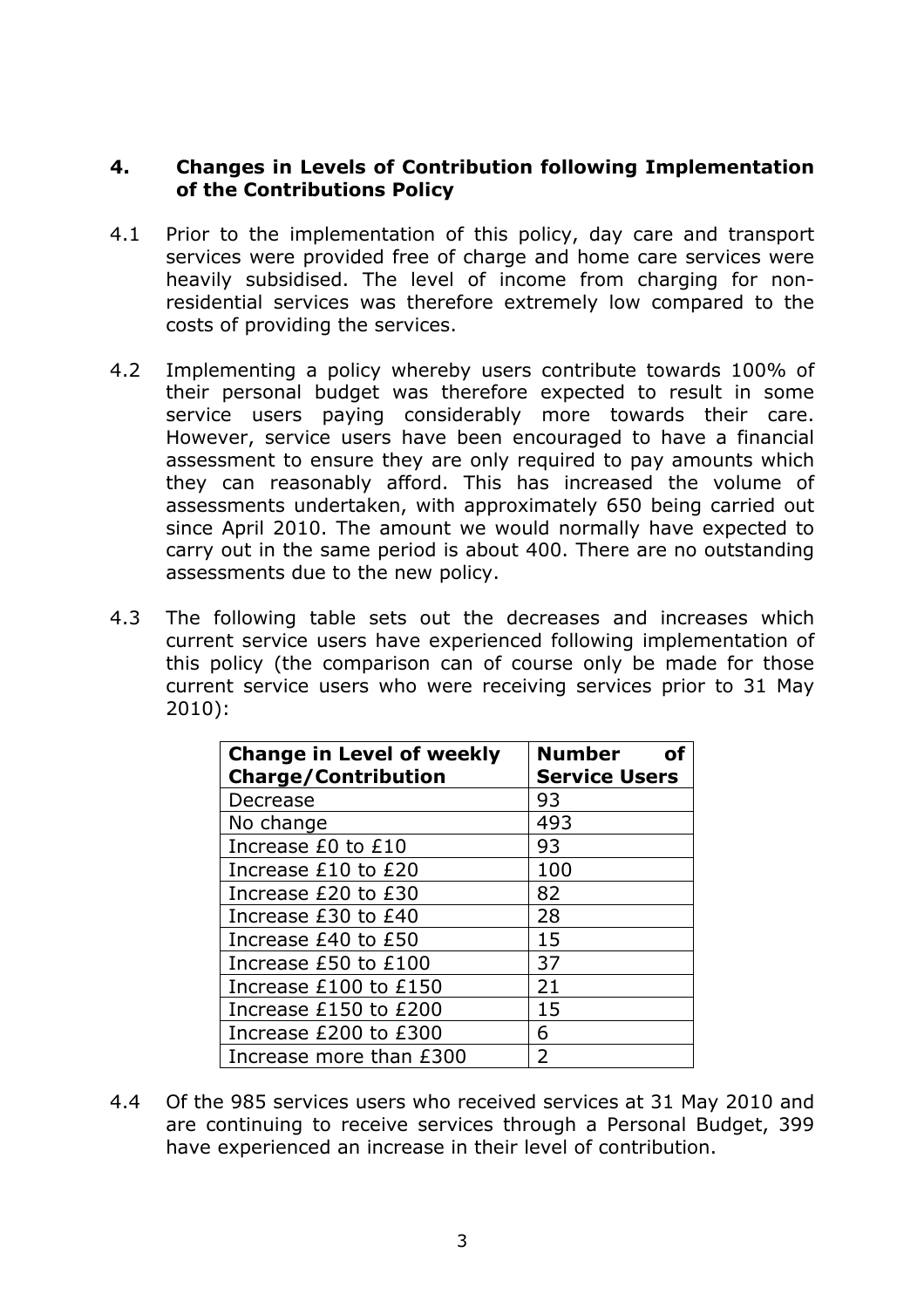- 4.5 Some service users were attending day centres but receiving no other chargeable services. These people are now being charged but will not appear in the above table as they were not charged previously. This, together with new cases, are the main reasons for the difference between the number of service users shown in paragraph 4.3 and the total receiving chargeable services shown in paragraph 3.2.
- 4.6 Following the introduction of charges for day care services, 37 service users are making a bigger contribution than previously, owing to their attendance at day centres. Some users of day centres were already contributing the maximum they could afford following financial assessment.
- 4.7 Since the contributions policy was implemented, non-residential services provided to 274 cases have ended. Of these, 60 service users have informed the Council that they no longer wish to have services as a result of the contributions policy being implemented. 9 of these users were attending day centres. However, this number may be understated as some users may not wish to quote the contributions policy for the reason they are ceasing services. In each case the care management service has undertaken a risk assessment and where appropriate they liaised with family members or have taken other actions to ensure that they minimised the risk of significant harm to service users.
- 4.8 In addition to requests to re-assess service users' ability to contribute towards the cost of their care, there have been a number of complaints about the policy. Approximately 20 of these have been dealt with as formal complaints, including 4 Councillor's enquiries. The majority of complaints have come from those who had previously agreed to pay the full charge or had been assessed as full charge payers. Several have raised whether the increases could have been phased in for existing users.
- 4.9 Some service users have asked to be re-assessed despite having capital above the capital threshold (£25,000). They are reminded that the policy states that users with capital above the £25,000 threshold (excluding the value of their primary residence) are required to make the full contribution. The Council is piloting the Home Cash Plan through Just Retirement (with the help of the Joseph Rowntree Foundation). Some concerns have been raised regarding the releases resulting in users having more than the £25,000 threshold. However, the initial release can be as low as £5,000, and then subsequently amounts of £2,000 can be drawn down up to a total of £30,000. The release of amounts can therefore be managed without affecting the level of contributions that a service user is required to pay.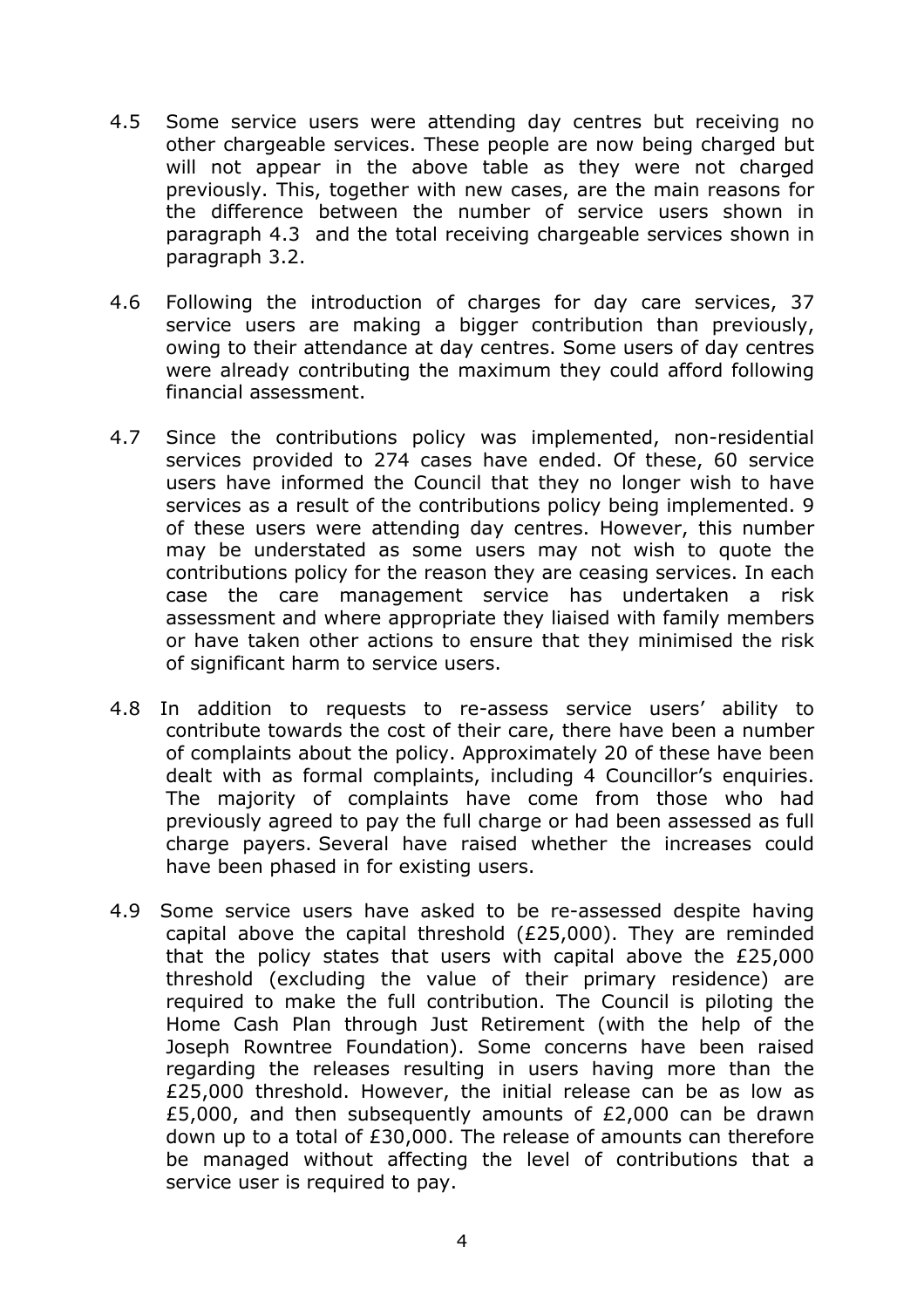### **5. Future Review**

- 5.1 It was agreed that after the first year of operation, a full review would be undertaken and reported to the Scrutiny Committee.
- 5.2 A further Key Decision is planned to be taken in February 2011 concerning charges to be made for attending mental health day centres and for services provided by voluntary organisations which are funded by the Council.

### **6. Financial, Legal, Sustainability, Risk, Personnel and/or Equalities Implications**

- 6.1 An additional £1.1m was assumed from the contributions policy when the 2010/11 budget was set. It was noted that this saving could partly arise from a reduction in expenditure e.g. less home care hours being purchased, as well as from additional income being achieved.
- 6.2 To ensure that adequate time was available to undertake financial assessments, the policy was not implemented until 31 May 2010. This resulted in a loss of £200,000 in-year which is being met through underspends within the Adult Social Care budget.
- 6.3 The latest projections indicate that in a full year the level of income from the contributions policy is now likely to be approximately £110,000 (5%) short of the total budget. This appears to be offset by a reduction in expenditure on externally provided home care. At this early stage, it is therefore predicted that the contributions policy will achieve the financial targets that were set. However, this needs to be closely monitored so that any adverse variance is identified.
- 6.4 These projections do not take into account proposed changes around housing benefit and incapacity benefit which may impact on future levels of income received.
- 6.5 The level of arrears (in percentage terms) does not appear to have increased as a result of service users being required to contribute more towards their care. However, this will need to be closely monitored to identify any adverse trends and minimise any increase in bad debts.
- 6.6 The Director of Legal Services comments that there have been no legal challenges to the Council following the implementation of the charging policy. There have been a number of letters from solicitors